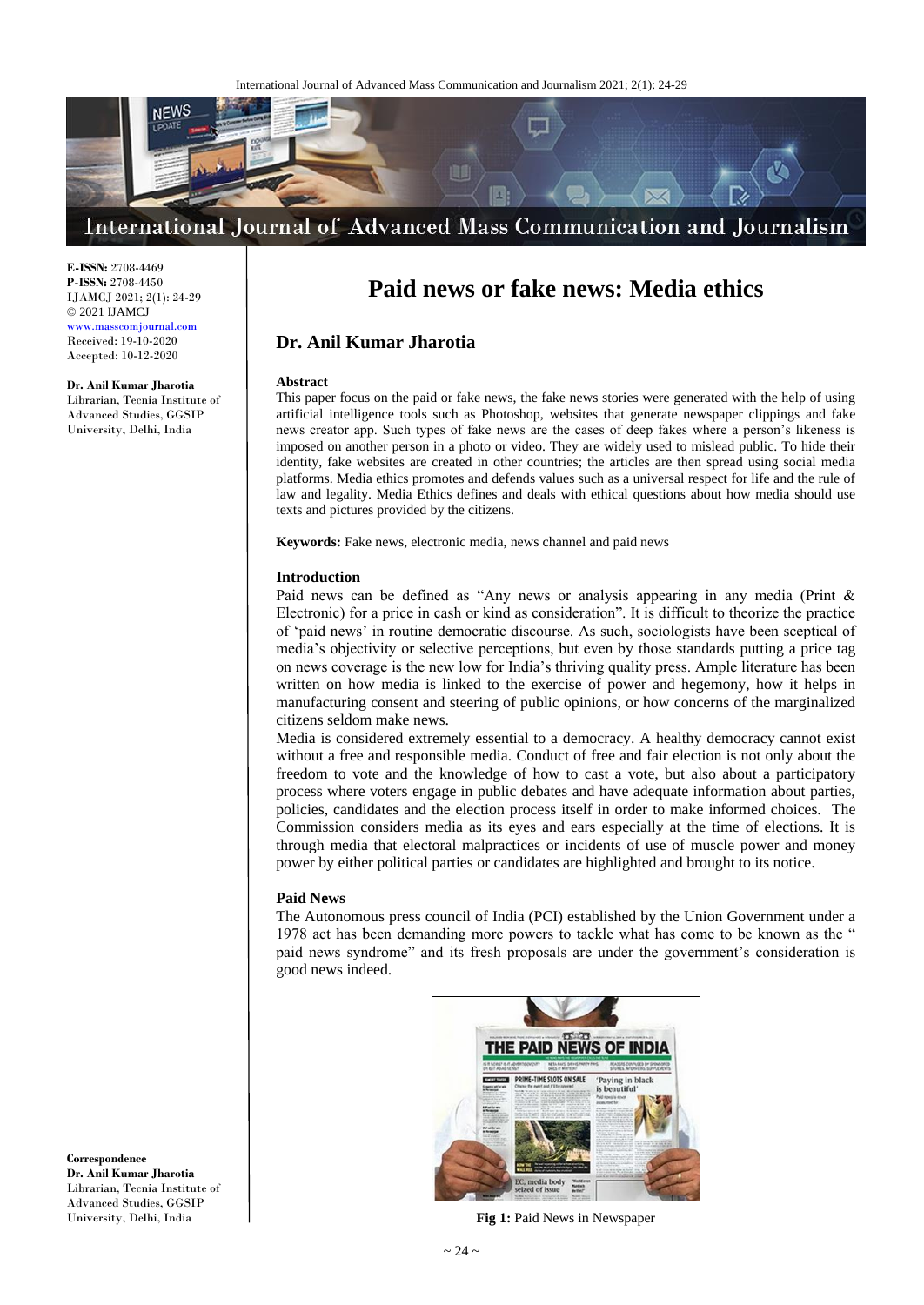#### **Why is the Media Important?**

It gets your message across to a wider audience. The various forms of media primarily television, newspapers and radio spread and disseminate information but now social media like WhatsApp, Twitter, and Facebook are very active in the society.



**Fig 2:** Types of Media

#### **Media Regulations**

Mostly paid news published during the election time. The Election Commission does not regulate media; however it is the responsibility of Election Commission to enforce the provisions of the law or the Court's directions, which might have linkages with media or certain aspects of media functioning.

These laws are: Section 126A of the R. P. Act, 1951- It prohibits conduct of Exit poll and dissemination of their results during the hour fixed for commencement of polls in the first phase and half hour after the time fixed for close of poll for the last phase in all the states. No restrictions on Opinion Poll (Except last 48 hours before poll)

Section 126 (1) (b)- It prohibits displaying of any election related matter by means of cinematograph, on television or similar apparatus during the period of 48 hours ending with the hour fixed for conclusion of poll. Section 127A- The printing and publication of election pamphlets, posters, etc. is governed by its provisions, which makes it mandatory to bear on its face the names and addresses of the printer and the publisher.

Section 171 (h)- of the IPC prohibits incurring of expenditure on advertisement without the authority of the contesting candidate.

## **Media Ethics**

Media ethics is the subdivision of applied ethics dealing with the specific ethical principles and standards of media, including broadcast media, film, theatre, the arts, print media and the internet. The field covers many varied and highly controversial topics, ranging from war journalism to Benetton ad campaigns (Wikipedia).

The core values of ethical journalism are more important than ever today, as we fight for quality and democracy in the media in the digital age. While new laws might lead to potential censorship, a commitment to ethics is essential to build public trust. The 'power' of the press to bring about social and political change or economic development is extremely limited. In capitalist societies, the press is

primarily like any other business or industry. It exists to raise advertising revenue and circulation with the aim of making profits. 'Public service' and 'public interest' are not the main concerns. This is not to suggest that the press does not make attempts to exercise its 'power' in favour of on political or economic ideology over another or of one group or class or caste over another. These attempts, it must be acknowledged, are sometimes successful and at other times disastrous failures.

## **Digital Media Ethics**

Digital media ethics deals with the distinct ethical problems, practices and norms of digital news media. Digital news media includes online journalism, blogging, digital photojournalism, citizen journalism and social media. It includes questions about how professional journalism should use this 'new media' to research and publish stories, as well as how to use text or images provided by citizens.



**Fig 3:** Digital Media Ethics

## **Code of Ethics of the All-India Newspaper Editors' Conference**

- As the press is a primary instrument in the creation of public opinion, journalists should regard their calling as a trust and be eager to serve and guard their public interests.
- In the discharge of their duties, journalists should attach due value to fundamental, human and social rights and shalI hold good faith and fair play in news reports and comments as essential professional obligations.
- Journalists should observe special restraint in reports and comments dealing with tensions, likely to lead, or leading to civil disorder.

## **Five Core Principles of Media**

- 1. Accountability
- 2. Fairness and Impartiality
- 3. Humanity
- 4. Independence
- 5. Truth and Accuracy

#### **Global Media Ethics**

Global media ethics aims at developing a comprehensive set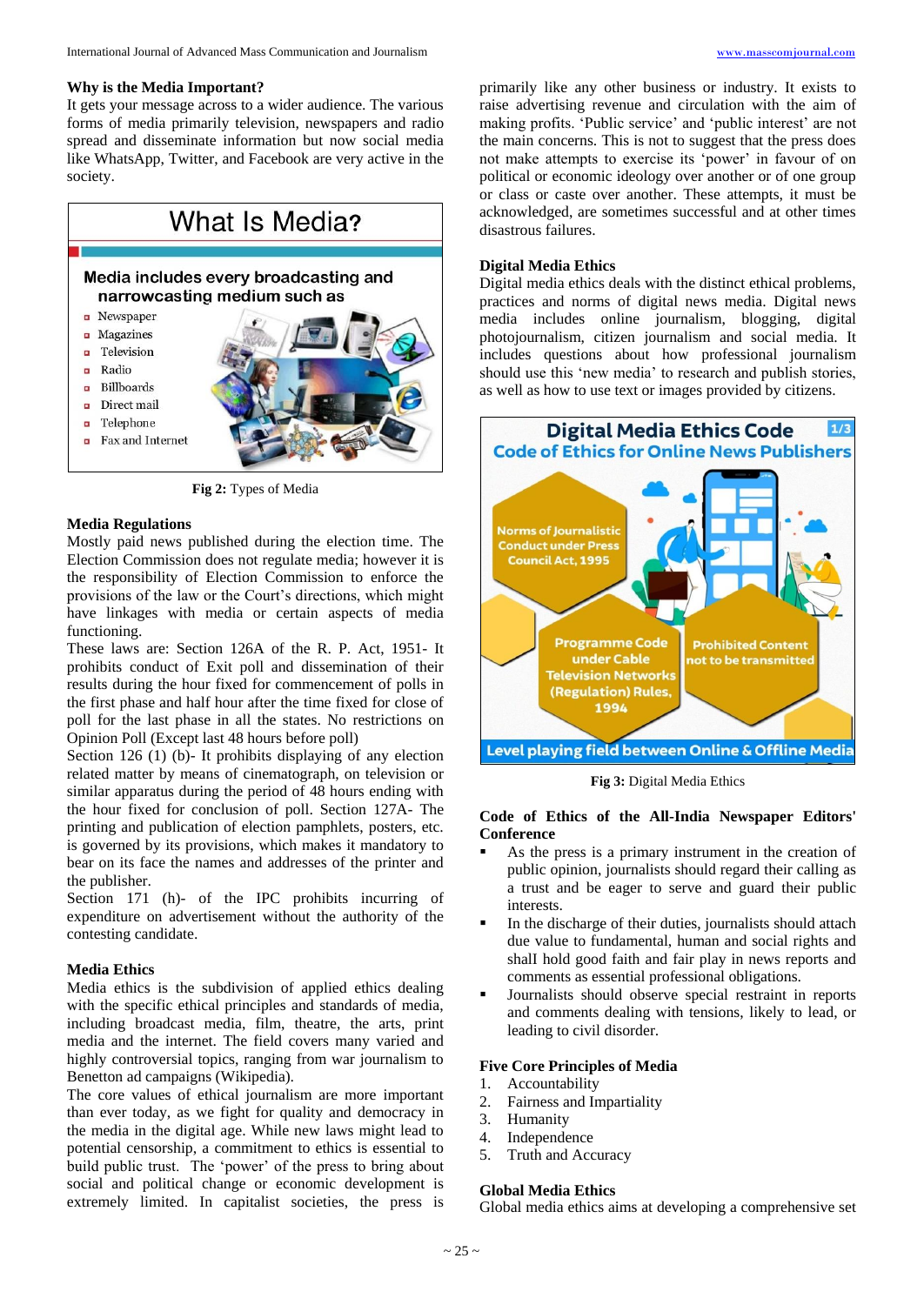of principles and standards for the practice of journalism in an age of global news media. New forms of communication are reshaping the practice of a once parochial craft serving a local, regional or national public. Today, news media use communication technology to gather text, video and images from around the world with unprecedented speed and varying degrees of editorial control. The same technology allows news media to disseminate this information to audiences scattered around the globe.

Despite these global trends, most codes of ethics contain standards for news organizations or associations in specific countries. International associations of journalists exist, and some have constructed declarations of principle. But no global code has been adopted by most major journalism associations and news organizations.

In addition to statements of principle, more work needs to be done on the equally important area of specific, practice guidelines for covering international events. An adequate global journalism ethics has yet to be constructed.

# **New Stage in Journalism Ethics**

Since the birth of modern journalism in the 17th century, journalism has gradually broaden the scope of the people that it claims to serve — from factions to specific social classes to the public of nations. The journalistic principle of "serving the public interest" has been understood, tacitly or explicitly, as serving one's own public, social class or nation. The other principles of objectivity, impartiality and editorial independence were limited by this parochial understanding of who journalism serves. For example, "impartiality" meant being impartial in one's coverage of rival groups within one's society, but not necessarily being impartial to groups outside one's national boundaries.

Global journalism ethics, then, can be seen as an extension of journalism ethics — to regard journalism's "public" as the citizens of the world, and to interpret the ethical principles of objectivity, balance and independence in an international manner. Journalism ethics becomes more "cosmopolitan" in tone and perspective.

# **Components of Global Media Ethics**

The development of global journalism ethics has the following tasks.

# **Conceptual tasks**

New philosophical foundations for a global ethics, which include:

- Global re-interpretation of the ethical role and aims of journalism
- Global re-interpretation of existing journalism principles and standards, such as objectivity, balance and independence
- **Construction of new norms and "best practices" as** guides for the practice of global journalism

# **Research tasks**

More research into the state of journalism, amid globalization:

- Studies of news media in various regions of world
- Studies on the evolution and impact of globalization in news media, with a focus on ownership, technology and practice
- Studies on the ethical standards of new media in different countries
- Studies on news coverage of international problems and issues

# **Practical tasks**

Actions to implement and support global standards:

- Application of this global perspective to re-define the coverage of international events and issues
- Coalition-building among journalists and interested parties with the aim of writing a global code of ethics that has wide-spread acceptance
- Initiatives to defend and enhance free and responsible news media, especially in areas where problems are the greatest.

## **Ethical problems that plague Indian journalism**

- 1. Paid news
- 2. Opaque private treaties
- 3. Blatant blackmail
- 4. Widening legal regulatory gap
- 5. Flawed measurements of audience reach and readership

# **Fake News: Meaning and Concept**

Ethical Journalism Network (EJN) Defines "Fake news is information deliberately fabricated and published with the intention to deceive and mislead others into believing falsehoods or doubting verifiable facts" (EJN, 2020).

In another words fake news, or hoax news, refers to false information or propaganda published under the guise of being authentic news. Fake news websites and channels push their fake news content in an attempt to mislead consumers of the content and spread misinformation via social networks and word-of-mouth. According to PolitiFact: "Fake news is made-up stuff, masterfully manipulated to look like credible journalistic reports that are easily spread online to large audiences willing to believe the fictions and spread the word." (Stroud, 2020)

Apart from these definitions the fake news may be further explained in form of disinformation and misinformation (Wardle, 2019).

- Disinformation: It is false and deliberately created to harm a person, social group, organization or country. It is been motivated by three factors like make money; to have political influence, either domestic or international; to cause trouble for the sake of it. The most impactful disinformation is that which has a kernel of truth to it, taking something that is true and mislabelling it, or sharing something as new when actually it's a few years old story.
- Misinformation: The information is false, but it has no intention to harm anyone. The sharing of misinformation is based more on socio-psychological factors. Online people perform the activity as they wanted to be connected with their tribe. It does not matter to them whether they are from same political parties or activists working on climate change, or any other religious or ethnic group. Sometimes any disinformation may be picked and distributed among the people under the assumption that they are helping people. In case of misinformation any event that has an emotional appeal may be used by anti –national, antisocial elements and political force to capture narrative and inject misinformation in a way that will benefit them. (Ahuja, 2020)<sup>[2]</sup>.

The Misinformation and Disinformation may include fabricated content, manipulated content, imposter content, misleading content, false context and connection, satire and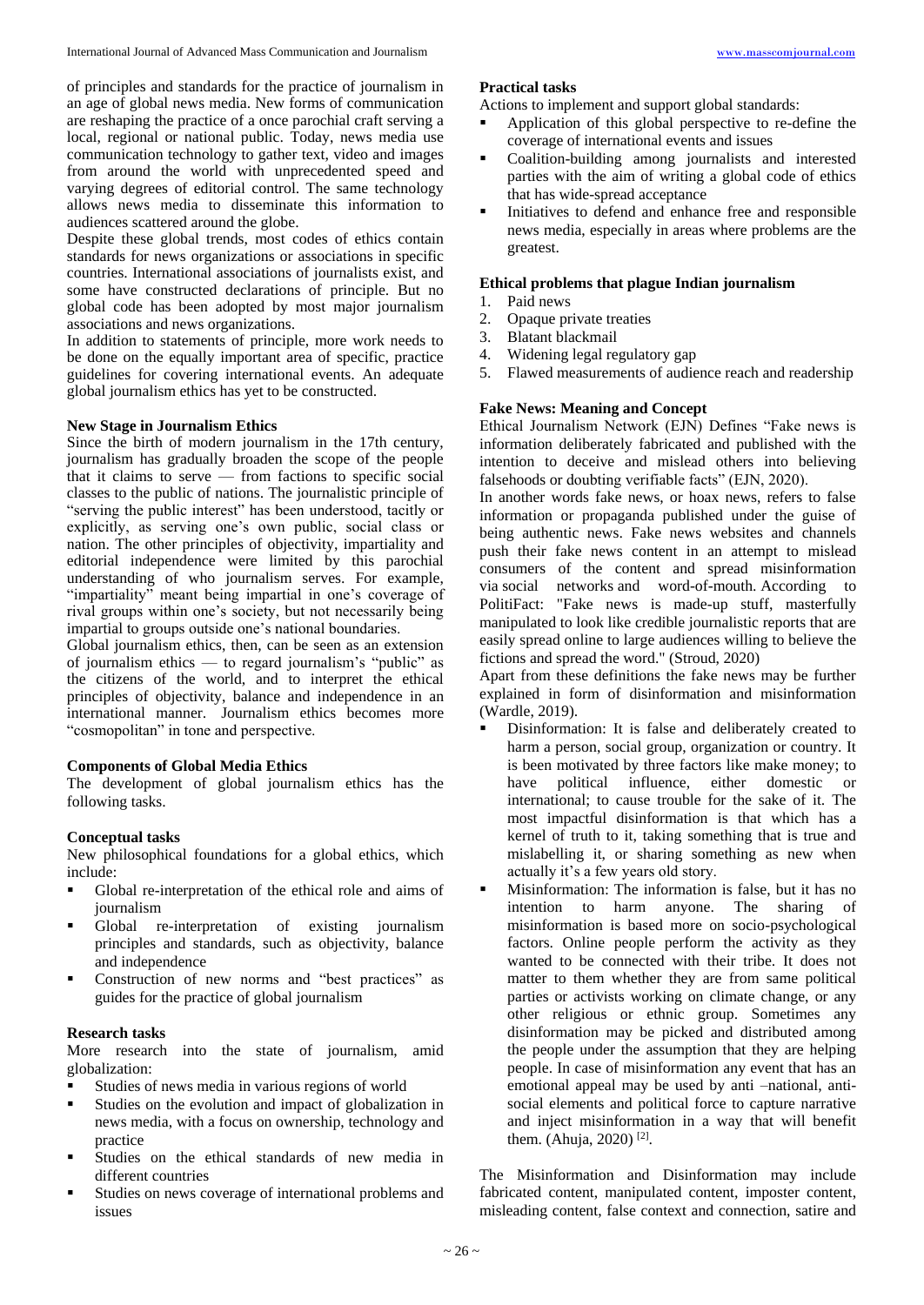parody (House of Commons Select Committee on Culture, 2018).

Short attention spans and a deluge of rapid-fire articles on social media form a recipe for fake news epidemics. The top ethical challenges journalists will face.

#### **How Fake News Breaks Your Brain**



**Fig 4:** Fake News challenges

## **Identifying Fake News**

In the era of digitalization it is very difficult to identify the source of fake news. For precautionary measures to deal with the problem it is required to do the fact checking. The term "fact-checking" can mean two different things in journalism. Traditionally, fact-checkers were employed by newsrooms to proofread and verify factual claims made by reporters in their articles. This genre of fact-checking evaluates the solidity of the reporting, double-checks facts. With the emergence of digital media this trend has been changed to ex post fact -checking. It happens not before something is published but after a claim becomes of public relevance. This form of "ex post" fact-checking seeks to make politicians and other public figures accountable for the truthfulness of their statements**.** 

According to duke reporter's lab there are around 137 fact checking projects in 51 countries in December 2017 (UNESCO, 2018) [6] . Some of the facts checking projects that may help in identifying fake news are (St. Louis Community College Libraries, 2020):

- AP Fact Check, Associated Press
- Duke Reporter's Lab: Fact Checking News and Global Fact Checking Sites
- FactCheck.org
- **Lead Stories**
- **Media Bias / Fact Check**
- Media Smarts, Canada's Centre for Digital and Media Literacy
- The News Literacy Project
- NPR Politics Fact Check
- PolitiFact
- Snopes
- **The Washington Post's Fact Checker**
- Retraction Watch
- SciCheck

Besides these facts checking sites it is also advisable that people should not be depend on one source for information. They must access multi sourcing that may help in identify fake news.

#### **Reality of Journalism**

Journalism is the discipline of gathering, writing and reporting news, and broadly it includes the process of editing and presenting the news articles. Journalism applies to various media, but is not limited to newspapers, magazines, radio, and television. While under pressure to be the first to publish its stories, each news media organization adheres to its own standards of accuracy, quality, and style usually editing and proofreading its reports prior to publication. Many news organizations claim proud traditions of holding government officials and institutions accountable to the public, while media critics have raised questions on the accountability of the press. The word journalism is taken from the French journal which in turn comes from the Latindiurnal or daily. The Acta Diurna, a handwritten bulletin, was put up daily in the Forum, the main public square in ancient Rome, and was the world's first newspaper.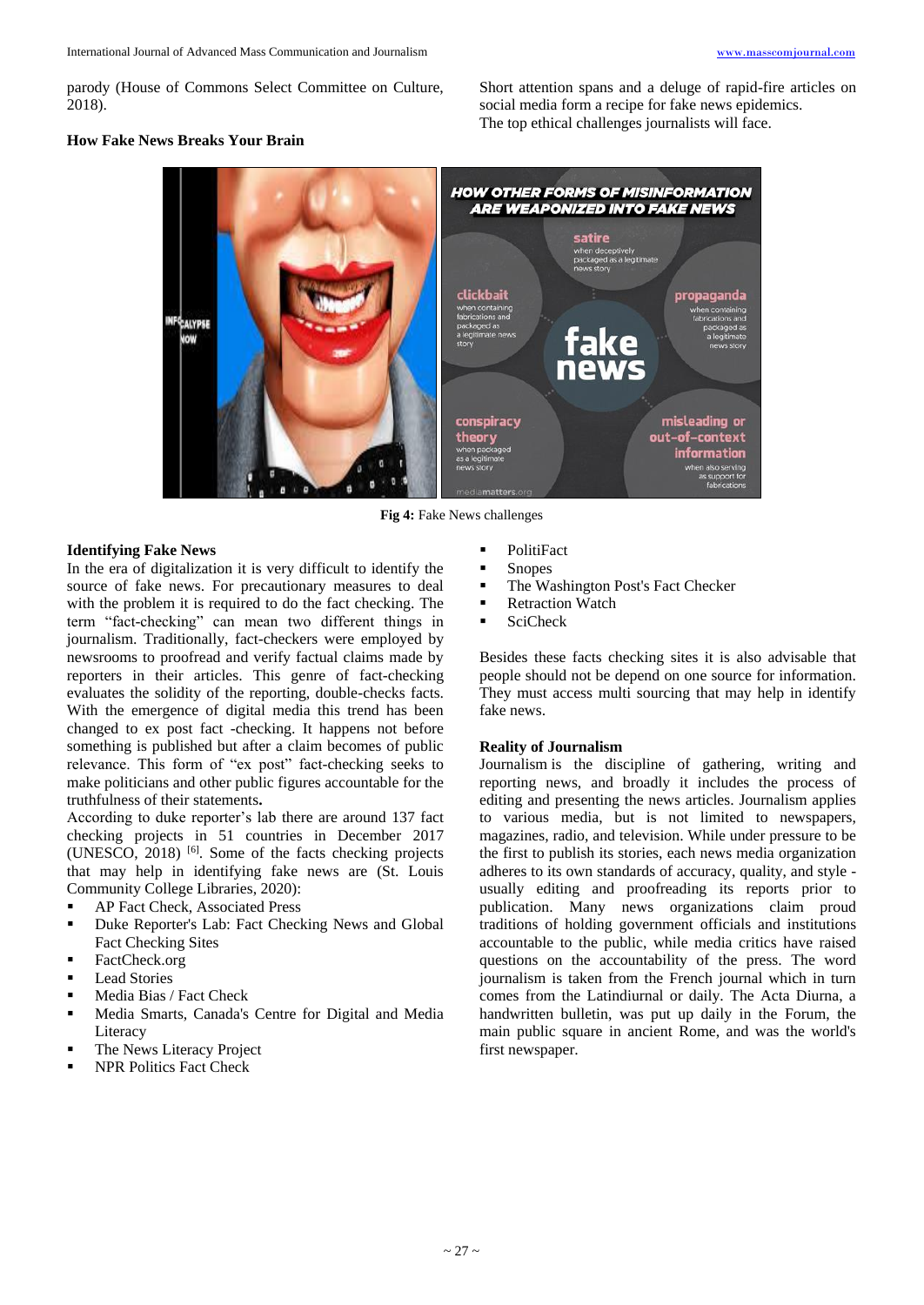

**Fig 5:** Reality of Journalism



**Fig 6:** Media onwards

## **Criticism of paid News**

Some groups have criticized paid news including Bloomberg, who claimed that paid news was rotting Indian democracy The analytical Monthly review has also criticized Indian media problems to well-known problems in the political economy after the adoption of neo-liberal policies .The press council of India has led its own Investigation report on the Phenomenon of paid news but later rejected their findings.

## **Suggestions**

- The readers, viewers and listeners of news must learn some tricks to identify the authenticity of the news. They must check the source of information before sharing the information further.
- The individuals must be aware of social media posts that depict unnecessary amounts of sensational, inflammatory and divisive language to promote a story. They must thoroughly check whether a video/image/audio/document is actually legitimate or has been edited for malicious purposes.
- It is required that people should understand the reality of the news. Mostly paid news is promotion and marketing of product/company/organisation etc.
- State must create social monitoring cells.
- Police should take action against those spreading fake news, and it must get blocked under Information Technology Act.
- WhatsApp is famous platform where one click to spread information and knowledge, if information is fake then admin has right to delete such information

from WhatsApp group immediately.

- In India the provision of IT Act, 2000, have not been specifically enforced against service providers who are publishing and disseminating fake news, an impression has started emerging that anyone can publish and disseminate fake news without fear of any legal consequences. It is high time clarity must be made on this ground so service providers are more responsible.
- Print media should be check paid news before publishing.
- Mostly private electronic news channels support paid news so, people have to see Government's Durdarshan News channel (DD News).

## **Conclusion**

Fake news is a very current and rampant problem not only India but all countries have this type problem. Most of the fake news is in form of morphed/misrepresented/old videos and images. It is crucial for the public, governments and social media corporations to take responsibility and stringent measures. Social media sites are heavily responsible for acting as medium for fake news. Facebook and Twitter were the leading websites that should be held accountable for spreading Coronavirus fake news. Even WhatsApp messaging application was also majorly responsible so, admin should have right to delete fake news. There were several influential social media users who had played a key role in spreading misinformation.

The Indian media consumers are fragmented and heterogeneous. The information perceived by them may have individual difference depending upon their socio